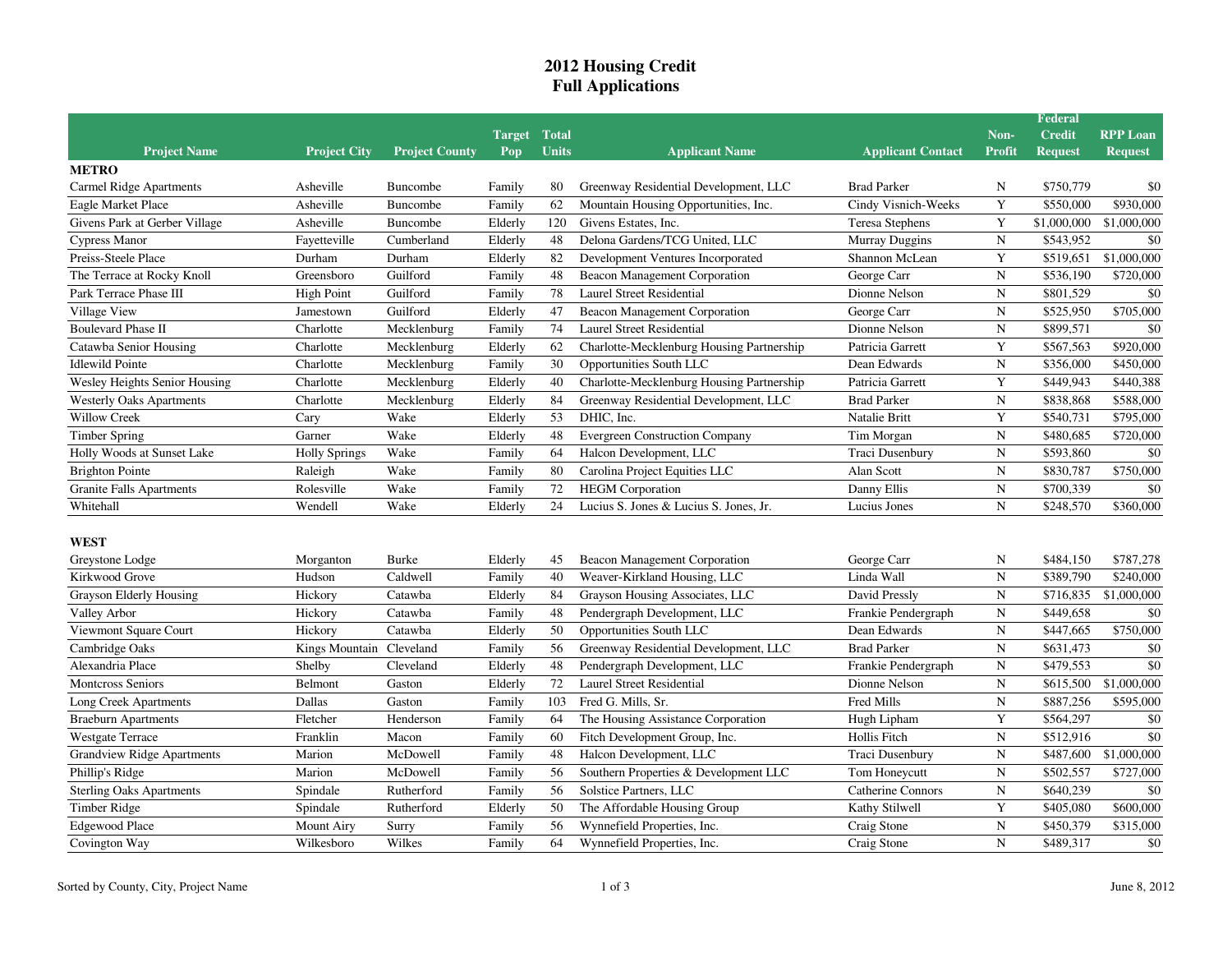## **2012 Housing CreditFull Applications**

|                                    |                     |                       |         |              |                                               |                          |             | Federal        |                 |
|------------------------------------|---------------------|-----------------------|---------|--------------|-----------------------------------------------|--------------------------|-------------|----------------|-----------------|
|                                    |                     |                       | Target  | <b>Total</b> |                                               |                          | Non-        | <b>Credit</b>  | <b>RPP Loan</b> |
| <b>Project Name</b>                | <b>Project City</b> | <b>Project County</b> | Pop     | <b>Units</b> | <b>Applicant Name</b>                         | <b>Applicant Contact</b> | Profit      | <b>Request</b> | <b>Request</b>  |
| <b>CENTRAL</b>                     |                     |                       |         |              |                                               |                          |             |                |                 |
| Holly Ridge Manor                  | Burlington          | Alamance              | Elderly | 68           | Align Development LLC                         | Charles Grant II         | N           | \$630,773      | \$1,000,000     |
| <b>Waverly Woods Apartments</b>    | Burlington          | Alamance              | Family  | 80           | <b>Community Housing Partners Corporation</b> | Samantha Brown           | Y           | \$675,993      | \$725,042       |
| Poplar Crossing Commons            | Concord             | Cabarrus              | Elderly | 66           | Workforce Homestead, Inc.                     | Jim Yamin                | N           | \$558,000      | \$990,000       |
| The Retreat at Town Center         | Harrisburg          | Cabarrus              | Elderly | 64           | Guilford Financial Services, LLC              | Maida Renson             | N           | \$762,402      | \$960,000       |
| The Villas at Concord Lake         | Kannapolis          | Cabarrus              | Family  | 72           | Weaver-Kirkland Housing, LLC                  | Linda Wall               | $\mathbf N$ | \$662,916      | \$720,000       |
| <b>Bellemont Pointe Apartments</b> | Pittsboro           | Chatham               | Family  | 76           | Solstice Partners, LLC                        | <b>Catherine Connors</b> | N           | \$721,087      | \$0             |
| <b>Forest Hill Apartments</b>      | Lexington           | Davidson              | Family  | 88           | Fred G. Mills, Sr.                            | Fred Mills               | N           | \$794,999      | \$0             |
| Jackson Square                     | Lexington           | Davidson              | Family  | 56           | Southern Properties & Development LLC         | Tom Honeycutt            | N           | \$468,336      | \$862,000       |
| <b>Leonard Falls</b>               | Lexington           | Davidson              | Elderly | 48           | Pendergraph Development, LLC                  | Frankie Pendergraph      | N           | \$457,765      | \$0             |
| Southside Apartments               | Lexington           | Davidson              | Family  | 87           | TCG North Carolina, LLC                       | Peter Behringer          | N           | \$921,842      | \$0             |
| <b>Millers Creek Apartments</b>    | Winston-Salem       | Davidson              | Elderly | 52           | Stuart H. LeGrand                             | <b>Stuart LeGrand</b>    | N           | \$471,325      | \$794,500       |
| The Villas at Hickory Tree         | Winston-Salem       | Davidson              | Elderly | 56           | Halcon Development, LLC                       | Traci Dusenbury          | $\mathbf N$ | \$484,135      | \$1,000,000     |
| Collette Farm                      | Mocksville          | Davie                 | Elderly | 50           | <b>Beacon Management Corporation</b>          | George Carr              | $\mathbf N$ | \$546,337      | \$527,467       |
| Cooper Creek Heights               | Mocksville          | Davie                 | Family  | 56           | Weaver-Kirkland Housing, LLC                  | Linda Wall               | N           | \$510,541      | \$0             |
| Forest Ridge Manor                 | Mocksville          | Davie                 | Elderly | 40           | WDT Development, LLC                          | Dennis Tharrington       | N           | \$374,765      | \$680,000       |
| Willow Pond                        | Mocksville          | Davie                 | Elderly | 50           | The Affordable Housing Group                  | Kathy Stilwell           | Y           | \$399,339      | \$1,000,000     |
| Jake's Ridge                       | Oxford              | Granville             | Family  | 56           | Northstar / Carolinas, LLC                    | <b>Bruce Whitten</b>     | N           | \$597,844      | \$0             |
| The Cottages at Twin Oaks          | Angier              | Harnett               | Family  | 48           | Pendergraph Development, LLC                  | Frankie Pendergraph      | N           | \$445,595      | \$0             |
| <b>Harnett Training Center</b>     | Dunn                | Harnett               | Elderly | 37           | Scott A. Redinger, Inc.                       | Scott Redinger           | $\mathbf N$ | \$664,306      | \$0             |
| Club Pond Green Apartments         | Raeford             | Hoke                  | Family  | 48           | United Developers, Inc.                       | Murray Duggins           | $\mathbf N$ | \$439,851      | \$0             |
| <b>Talbert Hill Apartments</b>     | Mooresville         | Iredell               | Family  | 60           | Chevington Associates, LLC                    | Justin Little            | $\mathbf N$ | \$541,255      | \$665,000       |
| The Landings at Mooresville        | Mooresville         | Iredell               | Elderly | 72           | North Carolina Housing Foundation, Inc.       | Garry Merritt            | Y           | \$793,933      | \$1,000,000     |
| Autumn Oaks II                     | Sanford             | Lee                   | Family  | 60           | Greenway Residential Development, LLC         | <b>Brad Parker</b>       | N           | \$535,009      | \$0             |
| Covington Place                    | Sanford             | Lee                   | Elderly | 50           | <b>Beacon Management Corporation</b>          | George Carr              | N           | \$504,847      | \$806,558       |
| Harrington Farm Apartments         | Sanford             | Lee                   | Family  | 84           | Sanford Housing Authority                     | Ken Armstrong            | Y           | \$768,600      | \$967,761       |
| Fountain Pointe                    | Rockingham          | Richmond              | Family  | 39           | Connelly Development NC, LLC                  | Kevin Connelly           | N           | \$351,745      | \$675,794       |
| <b>Sterling Trace</b>              | Salisbury           | Rowan                 | Family  | 80           | Creative Development Group, LLC               | Kenn Boisseau            | $\mathbf N$ | \$739,597      | \$0             |
| The Villas at Hope Crest           | Salisbury           | Rowan                 | Elderly | 55           | Prosperity Unlimited, Inc                     | Louise Mack              | Y           | \$465,214      | \$915,002       |
| <b>Westgate Commons</b>            | Salisbury           | Rowan                 | Family  | 72           | Chevington Associates, LLC                    | Justin Little            | $\mathbf N$ | \$633,841      | \$475,000       |
| Villas at Christian Village        | King                | <b>Stokes</b>         | Elderly | 48           | North Carolina Housing Foundation, Inc.       | John Nichols             | Y           | \$537,017      | \$944,470       |
| <b>Brentwood Place</b>             | Henderson           | Vance                 | Family  | 32           | Connelly Development NC, LLC                  | Kevin Connelly           | $\mathbf N$ | \$314,506      | \$570,421       |
|                                    |                     |                       |         |              |                                               |                          |             |                |                 |